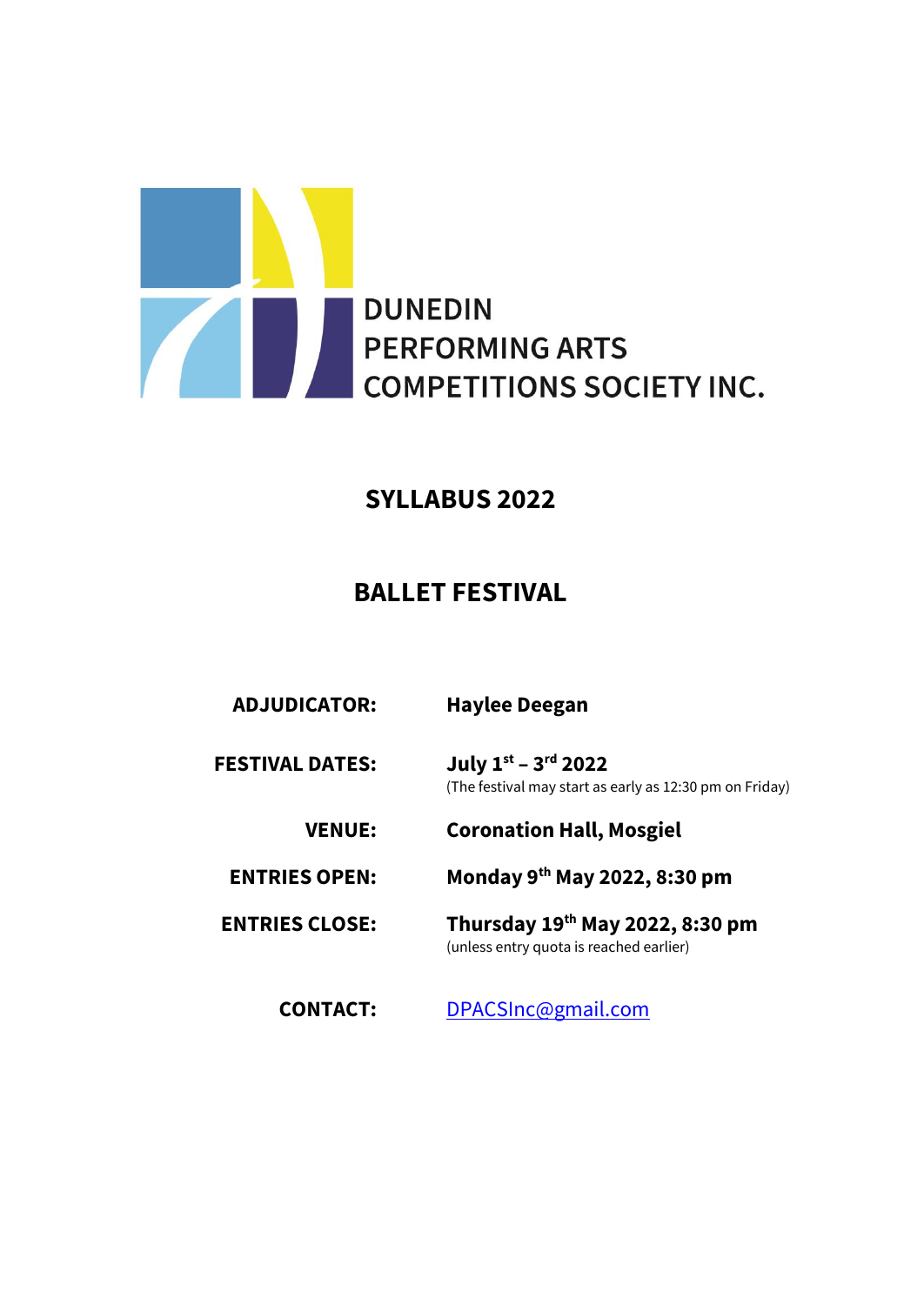# **Dunedin Performing Arts Competitions Society Inc.**

Completed entry forms with entry fees must be lodged on or before **8:30 pm on Thursday 19th May 2022**.

## **Online Entry Process**

The entry process into two parts:

#### **PART A:**

Part A will be available at 8:30 pm on Monday 9<sup>th</sup> May. A separate Part A form must be completed for each competitor.

Part A submissions will form the competitor list, and (if the entry cap is reached) the waitlist.

This form will the following pieces of information only:

- 1. Competitor's name.
- 2. Contact email address.
- 3. The number of classes the competitor will be entering.

Please only include duo and group items on one competitor's entry form.

Please check pages 6 & 7 for a list of classes offered this year.

#### **PART B:**

Part B will be the complete and standard entry process.

This form will be made available after 8 pm on Tuesday  $10<sup>th</sup>$  May. A completed Part B form and entry fee must be received by the closing date (Thursday 19<sup>th</sup> May at 8:30 pm) in order to finalise and secure the entry. After this date, any incomplete entries will be void, and the slot offered to the first person on the waitlist, should there be one. In this situation, because the space will be offered to someone on the waitlist after the closing date, additional time will be granted to complete the entry.

Please take your time completing Part B and double-check the entry before submitting it to prevent unnecessary errors.

Once the Part B form is available, new entries (which have not completed a Part A form) can be submitted by completing Part B only. These entries will be added to the competitor list, if space allows, or to the waitlist.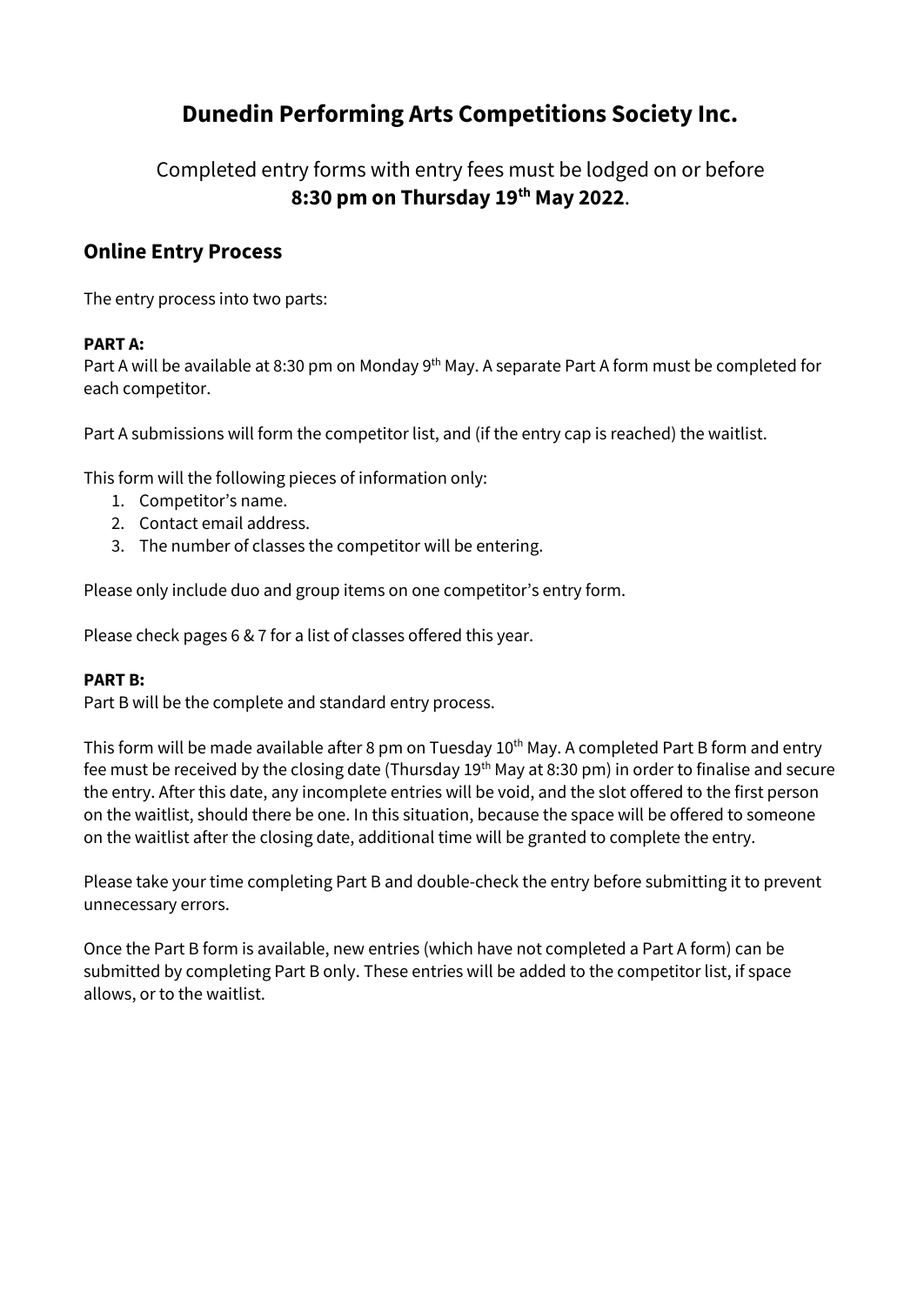## **ENTRY FEES:**

#### **Administration Fee (compulsory\*) - either:**

| $\bullet$ | Individual: | \$35 |
|-----------|-------------|------|
|           | Family:     | \$45 |

**\***For entries that only include a duo or group (no solo classes), no administration fee applies.

The administration fee includes: **an emailed digital programme, music fee and unlimited spectator/venue entry**.

The administration fee must be paid for acceptance of entry.

#### **Class Fees**

| Solos      | S7           |
|------------|--------------|
| Variations | \$10         |
| Duos       | \$7 per item |
| Groups     | \$7 per item |

#### **Entry Fee Payments**

Entry fees must be received for an entry to be confirmed and accepted. Fees are to be paid into the following Westpac account:

> *Account name: Dunedin Performing Arts Compet Account number: 03-0903-0384746-002*

(Note: If you can only enter two digits for the suffix, please use: *03-0903-0384746-02*)

Please use the reference: BALLET + surname (e.g. "*BALLETNees*"). The amount to be paid will be specified in your Part B entry email.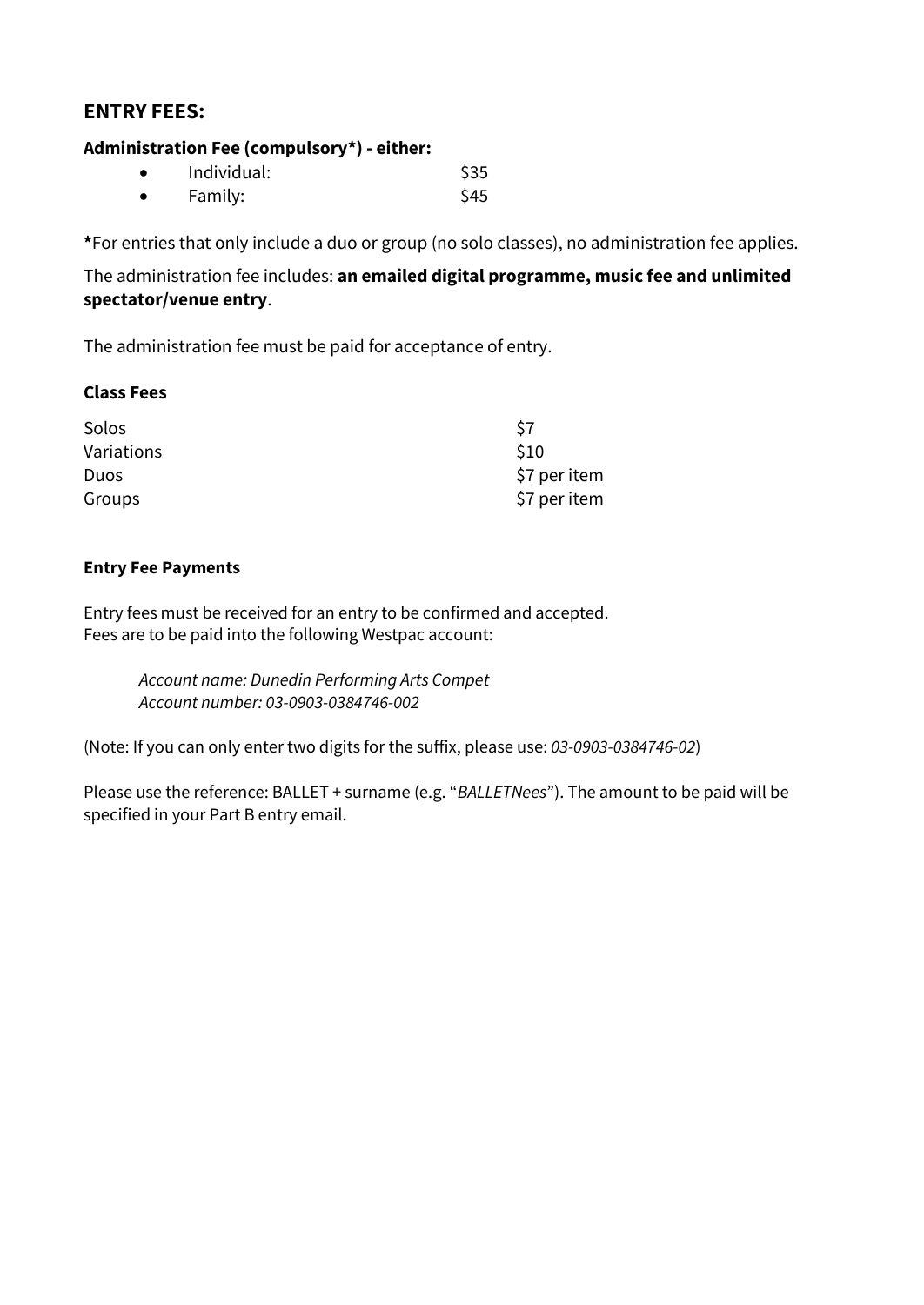## **Dunedin Performing Arts Competitions Society Inc.**



## **ADJUDICATOR**

#### **Haylee Deegan, Tauranga ARAD Diploma in Dance (Majoring in Classical Ballet) Former Professional Dancer**

Haylee began her dance journey in Matamata at the age of 3 studying RAD Ballet under Faye Harbottle, who ignited her passion for dance.

She later continued training at The Dance Education Centre in Tauranga, studying RAD& BBO Ballet, Jazz, Tap and Contemporary. At the age of 17, Haylee moved to Melbourne Australia to attend fulltime ballet school at Dance World 301, where she was awarded Dux for both years of training.

After gaining her Diploma in Dance, she danced professionally, freelancing in Australia & New Zealand. She then moved to London, where she danced with the Royal Opera. In 2003, Haylee was appointed principal dancer for the Vienna Festival Ballet.



Haylee now resides in rural Tauranga with her Husband, and 2 beautiful Daughters who are following her passion in Dance. Haylee was very honoured to join the Dance Institute teaching team in 2017 where she is the Ballet Competition Teacher. Haylee prides herself on being very technical and loves to bring the artistic quality out in all of her dancers.

Haylee is so excited to adjudicate at The Dunedin Performing Arts Competition Society. She understands how much hard work all the dancers, teachers and parents put into competitions and can't wait to see their hard work come to life on stage!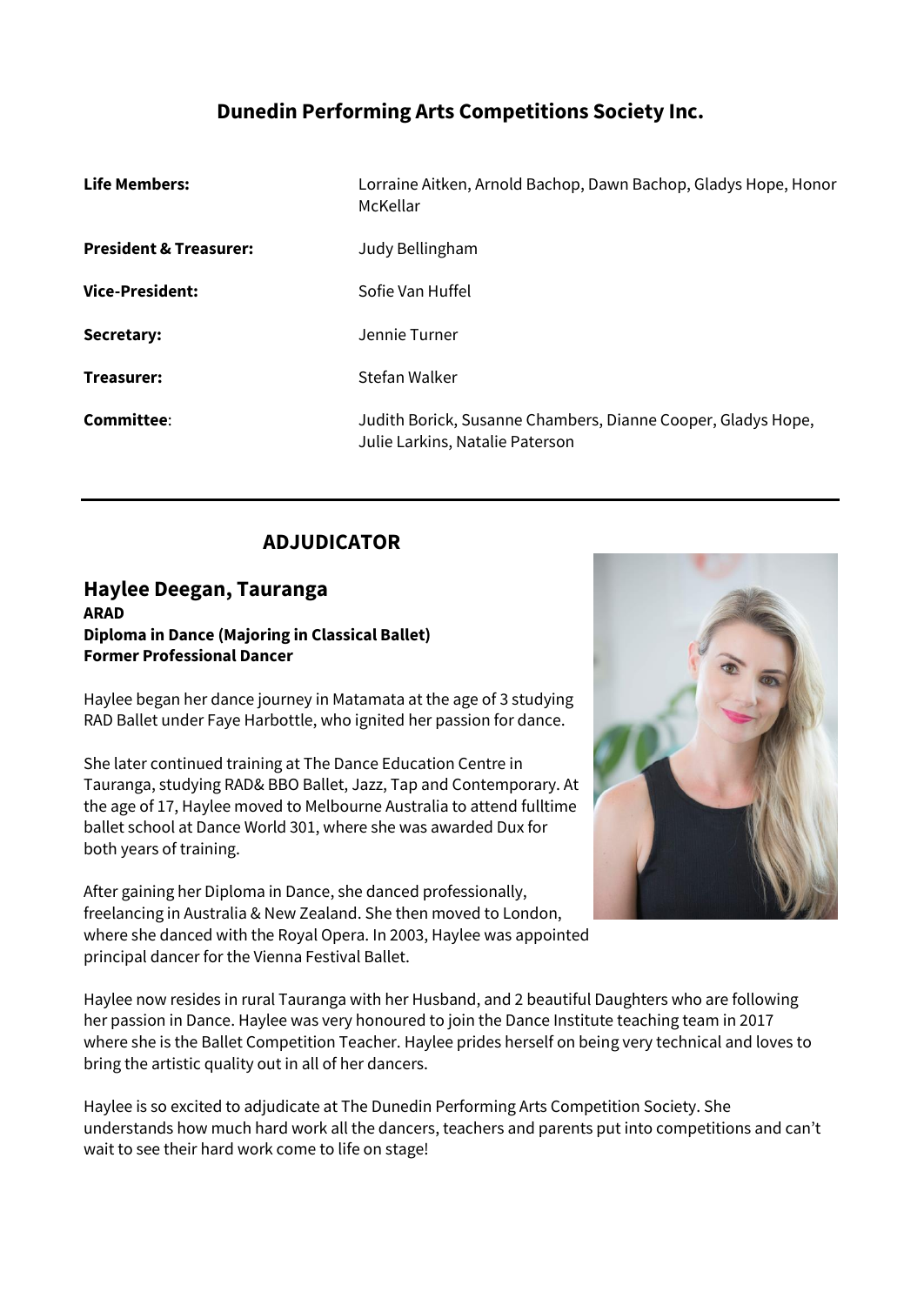## **IMPORTANT MESSAGES**

#### **Music with entry**

Music must be submitted by Sunday 19<sup>th</sup> June.

There are various ways you can submit your music, including:

- Electronically (e.g. using Google Drive, or (if the files aren't too large) email). These should be sent to or shared with [dpacsinc@gmail.com.](mailto:dpacsinc@gmail.com) If anyone would like to do this but needs assistance, I am happy to help.
- By sending a USB drive (or CD) with your music (clearly labelled) to: *Anna Williamson (DPACS) 3 Carrick Place MOSGIEL 9024*

USB drives and CDs will be returned to dancers at the festival.

#### **Festival start time**

Please note that if entry numbers require it, the festival may start as early as 12:30 pm on Friday 1<sup>st</sup> July.

#### **Text updates**

If you would like to receive text updates during the festival, please indicate this on the (Part B) entry form. These aim to alert people if we are running significantly ahead or behind time - or if there is anything else of importance. In order to cover the cost of sending these, a nominal fee of \$3 will be added to your entry fee if you select to receive them.

#### **Removal from our mailing list:**

If you no longer wish to be on our mailing list, please email me [\(DPACSInc@gmail.com\)](mailto:annanees@hotmail.com) to let me know.

#### **Keep up-to-date: Join us on Facebook!**



Just search for "Dunedin Performing Arts Competitions Society", "like" our page, and you'll be kept up-to-date with information about all our festivals. <http://www.facebook.com/DunedinPerformingArts>

#### **Looking forward to seeing you all again for yet another fantastic festival!**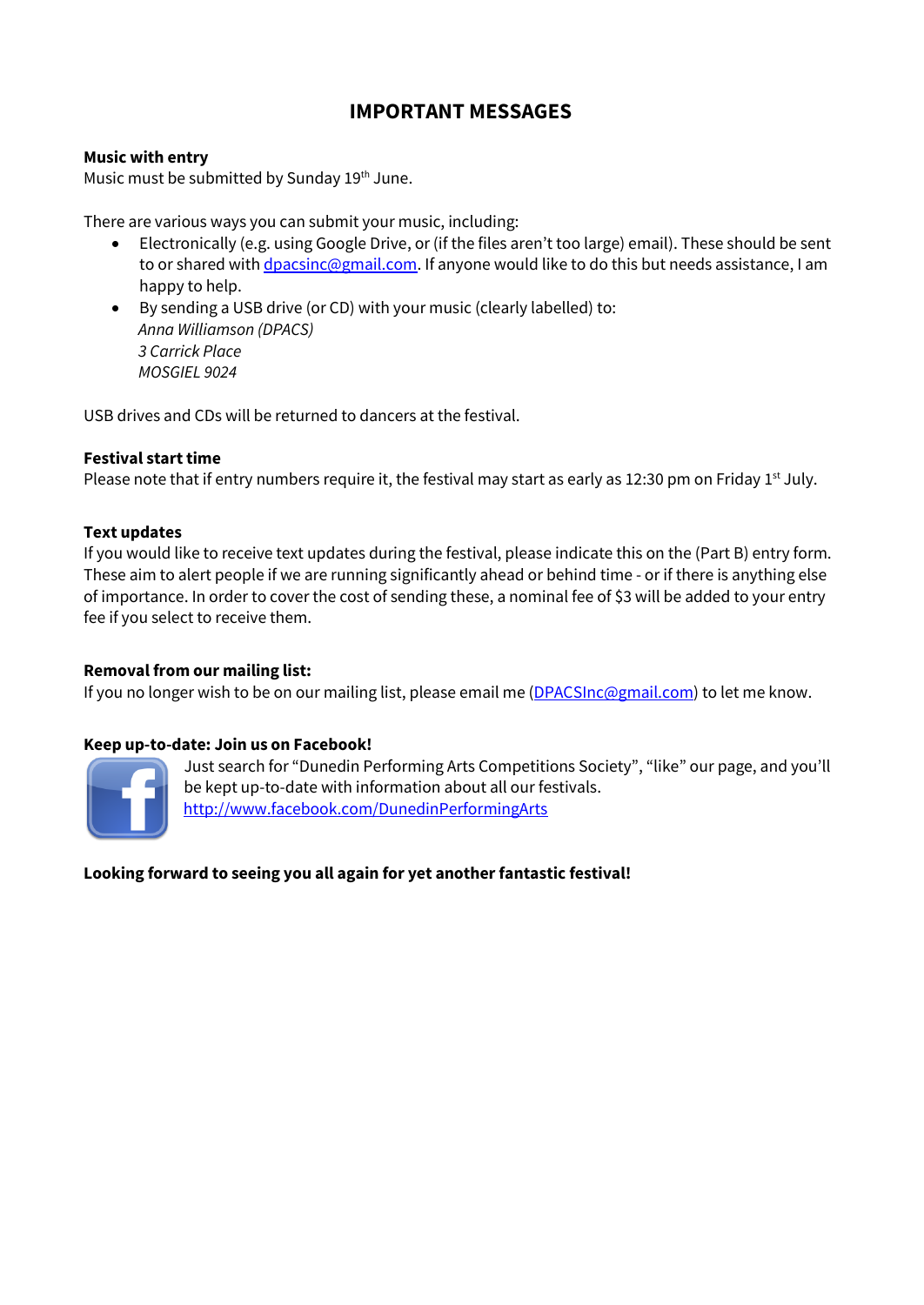# **Classes**

#### **Classical Ballet Solo**

| Class 331 | Novice Classical Ballet Solo (not en pointe) - 9 years & under |  |  |
|-----------|----------------------------------------------------------------|--|--|
|-----------|----------------------------------------------------------------|--|--|

- Class 332 Novice Classical Ballet Solo (not en pointe) 10 years & over
- Class 333 Restricted Classical Ballet Solo (not en pointe) 9 years & under
- Class 334 Restricted Classical Ballet Solo (not en pointe) 10 years & over
- Class 335 Classical Ballet Solo 6 years & under
- Class 336 Classical Ballet Solo 7 years
- Class 337 Classical Ballet Solo 8 & 9 years
- Class 338 Classical Ballet Solo 10 & 11 years
- Class 339 Classical Ballet Solo 12 & 13 years
- Class 340 Classical Ballet Solo 14 years & over
- Class 341 Classical En Pointe 12 & 13 years
- Class 342 Classical En Pointe 14 years & over
- Class 343 Classical Ballet Boys' Solo 12 years & over *(note: the dance performed in this class must be different to the dance performed in the age group class)*
- Class 391 Neo Classical 11 years & under
- Class 392 Neo Classical -12 years & over

#### **Variation**

Class 414 Variation - 11, 12 & 13 years (not en pointe) Class 415A Variation A - 13 years & over (en pointe) Class 415B Variation B - 13 years & over (en pointe) *(note: competitors who are 13 years old may enter either class 414 OR 415A/415B)*

#### **Barefoot Dance**

| Class 344 | Barefoot Dance - 6 years & under |
|-----------|----------------------------------|
| Class 345 | Barefoot Dance - 7 years         |
| Class 346 | Barefoot Dance - 8 & 9 years     |
| Class 347 | Barefoot Dance - 10 & 11 years   |
| Class 348 | Barefoot Dance - 12 & 13 years   |
| Class 349 | Barefoot Dance - 14 years & over |

#### **Demi Character**

| Class 350 | Demi Character - 6 years & under |
|-----------|----------------------------------|
| Class 351 | Demi Character - 7 years         |
| Class 352 | Demi Character - 8 & 9 years     |
| Class 353 | Demi Character - 10 & 11 years   |
| Class 354 | Demi Character - 12 & 13 years   |
| Class 355 | Demi Character - 14 years & over |

#### **National Character**

- Class 356 National Character 9 years & under Class 357 National Character - 10 & 11 years
- Class 358 National Character 12 & 13 years
- 
- Class 359 National Character 14 years & over

#### **Modern Jazz**

Class 377 Novice Modern Jazz Solo - 9 years & under Class 378 Novice Modern Jazz Solo - 10 years & over Class 360 Modern Jazz Solo - 9 years & under Class 361 Modern Jazz Solo - 10 & 11 years Class 362 Modern Jazz Solo - 12 & 13 years Class 363 Modern Jazz Solo - 14 years & over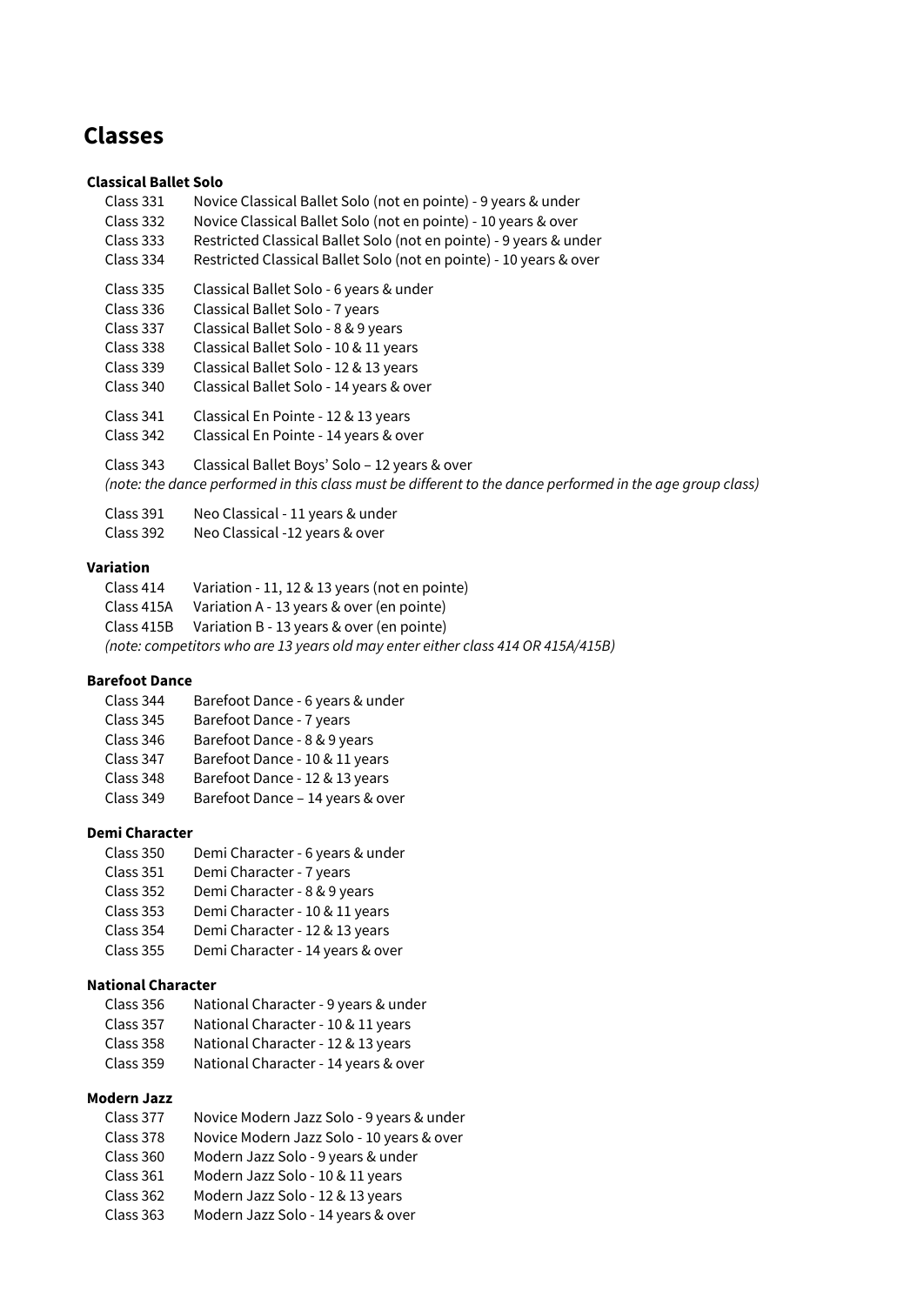#### **Contemporary**

| Class 364  | Contemporary - 11 years & under |
|------------|---------------------------------|
| Class 365A | Contemporary - 12 & 13 years    |
| Class 365B | Contemporary - 14 years & over  |

#### **Lyrical**

| Class 380  | Lyrical - 11 years & under |
|------------|----------------------------|
| Class 381A | Lyrical - 12 & 13 years    |
| Class 381B | Lyrical - 14 years & over  |

#### **Hip Hop**

| Class 366 | Hip Hop - 11 years & under |
|-----------|----------------------------|
| Class 367 | Hip Hop - 12 years & over  |

#### **Acro**

| Class 393 | Acro - 11 years & under |
|-----------|-------------------------|
| Class 394 | Acro - 12 years & over  |

#### **Musical Theatre/Broadway**

| Class 395 | Musical Theatre/Broadway - 11 years & under |
|-----------|---------------------------------------------|
| Class 396 | Musical Theatre/Broadway - 12 years & over  |

#### **Dance Duo/Group**

| Class 403A | Dance Duo - any style - 11 years & under |
|------------|------------------------------------------|
| Class 403B | Dance Duo - any style - 12 years & over  |
| Class 404  | Dance Group - any age, any style         |

#### **Student Choreography**

| Class 405A | Student Choreography - 13 years & under |
|------------|-----------------------------------------|
| Class 405B | Student Choreography - 14 years & over  |

#### **Championships**

| Class 410 | Junior Jazz Championship - 12 years & under          |
|-----------|------------------------------------------------------|
| Class 411 | Senior Jazz Championship - 13 years & over           |
| Class 410 | Junior Ballet Championship - 10 years & under        |
| Class 411 | Intermediate Ballet Championship - 11, 12 & 13 years |
| Class 412 | Senior Ballet Championship - 14 years & over         |

*Note: competitors do not enter the Championships - they will be selected by the adjudicator to perform in the Championship classes based on performances in the Open class. Competitors may repeat the same dance from the Open class OR perform a different dance of the same genre.*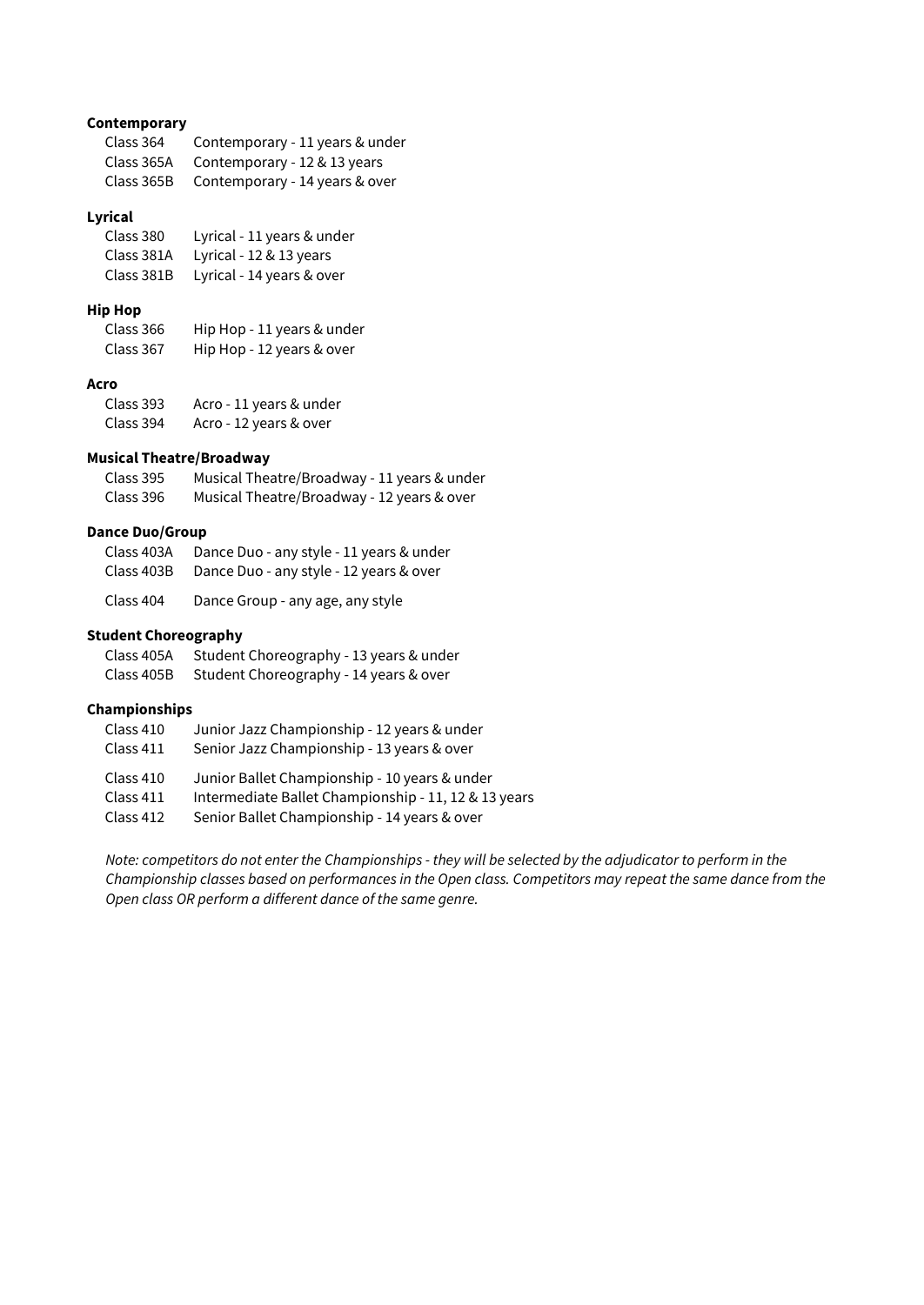# **SPECIAL AWARDS**

# **Classical Variation Supreme Awards**

### **Senior**

To be eligible for these awards, dancers must enter in both classes 415A and 415B (Variation 13 years and over).

> Senior Supreme Gold Award: **\$150** Senior Supreme Silver Award: **\$100**

*(These are awarded completely at the adjudicator's discretion, and only if the adjudicator believes a sufficient standard has been demonstrated.)*

## **Junior**

Junior Supreme Gold Award: **\$100 PW Dance & Sportswear Voucher + \$50** Junior Supreme Silver Award: **\$75 PW Dance & Sportswear Voucher + \$25**



# **Variation Potential Award**

To be awarded to a dancer (either Junior or Senior) who demonstrates promise and potential.

Potential Award: **\$50**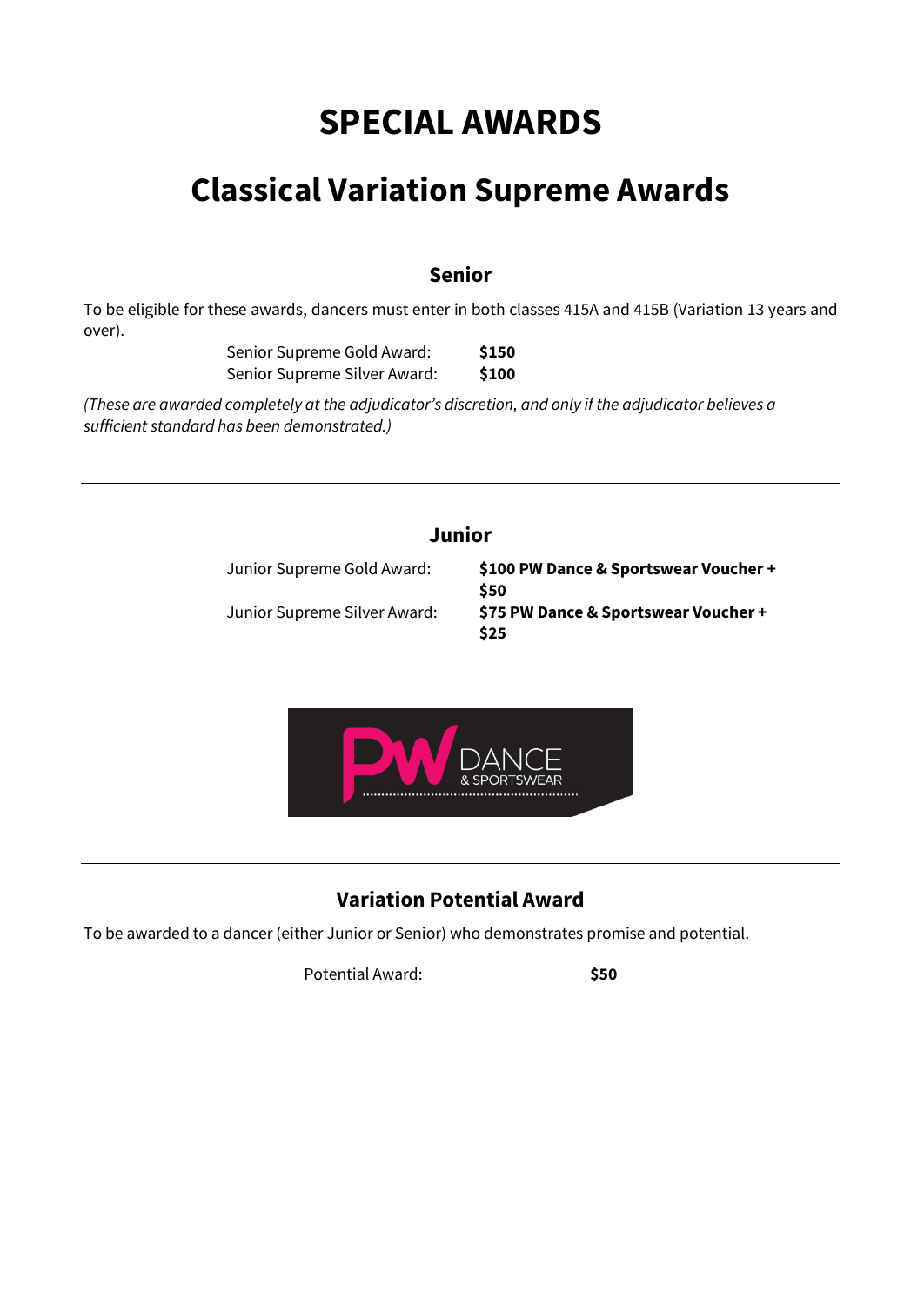# **Scholarships**

# **Ballet Scholarships**

Competitors must enter and compete in all relevant classes to be eligible.

| Junior:            | Winner:    | \$75 DPACS Scholarship |
|--------------------|------------|------------------------|
| (10 years & under) | Runner-up: | \$50 DPACS Scholarship |

To be awarded to the dancers with the highest aggregate marks across the Classical Ballet, Barefoot and Demi-Character classes.

**Intermediate:** Winner: **\$100 DPACS Scholarship** (11, 12 & 13 years) Runner-up: **\$75 DPACS Scholarship**

To be awarded to the dancers with the highest aggregate marks across the Classical Ballet, Barefoot and Demi-Character classes.

**Senior:** Winner: **\$150 DPACS Scholarship** (14 years and over) Runner-up: **\$100 DPACS Scholarship**

To be awarded to the dancers with the highest aggregate marks across the Classical Ballet En Pointe / Classical Ballet Boys' Solo, Barefoot and Demi-Character classes.

# **Modern Jazz Scholarships**

Competitors must enter and compete in all relevant classes to be eligible.

| 12 years and under: | Winner:<br>Runner-up: | \$100 DPACS Scholarship<br>\$75 DPACS Scholarship  |
|---------------------|-----------------------|----------------------------------------------------|
| 13 years and over:  | Winner:<br>Runner-up: | \$150 DPACS Scholarship<br>\$100 DPACS Scholarship |

Jazz scholarships will be awarded to the dancers with the highest aggregate marks across the Modern Jazz, Contemporary and Lyrical classes.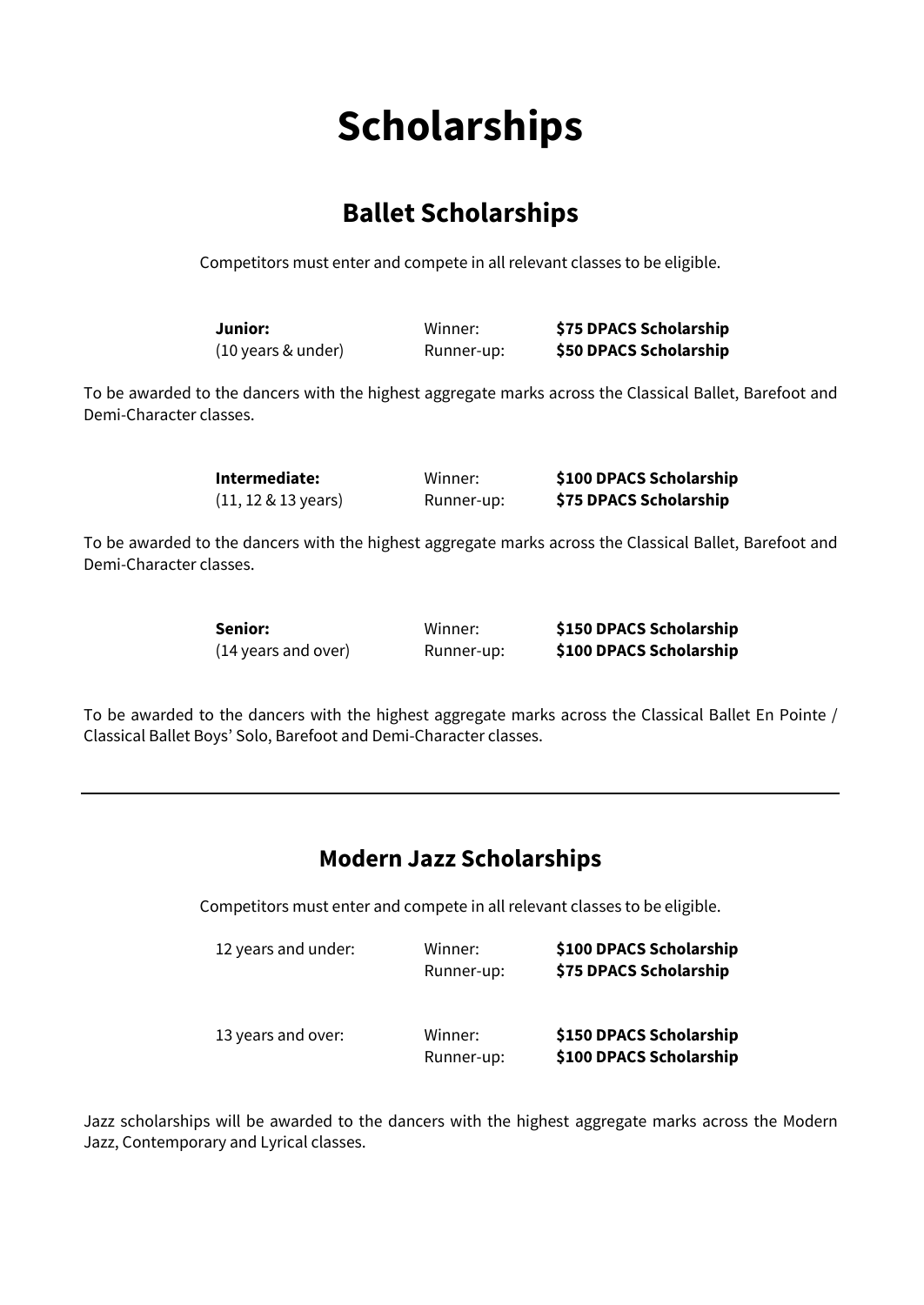# **Championship Awards**

| Modern Jazz Championship winner:   | Junior:<br>Senior:                 | \$75<br>\$150          |
|------------------------------------|------------------------------------|------------------------|
| <b>Ballet Championship winner:</b> | Junior:<br>Intermediate<br>Senior: | \$75<br>\$100<br>\$150 |



#### **Performance Award**

To be awarded to a finalist in any of the Championship classes - selected by the Adjudicator.

#### **Dance Fabrics Direct \$100 voucher**

# **Love of Dance Awards**

For consistently demonstrating and showing a love of dance through performance

#### **2 awards of \$50 each**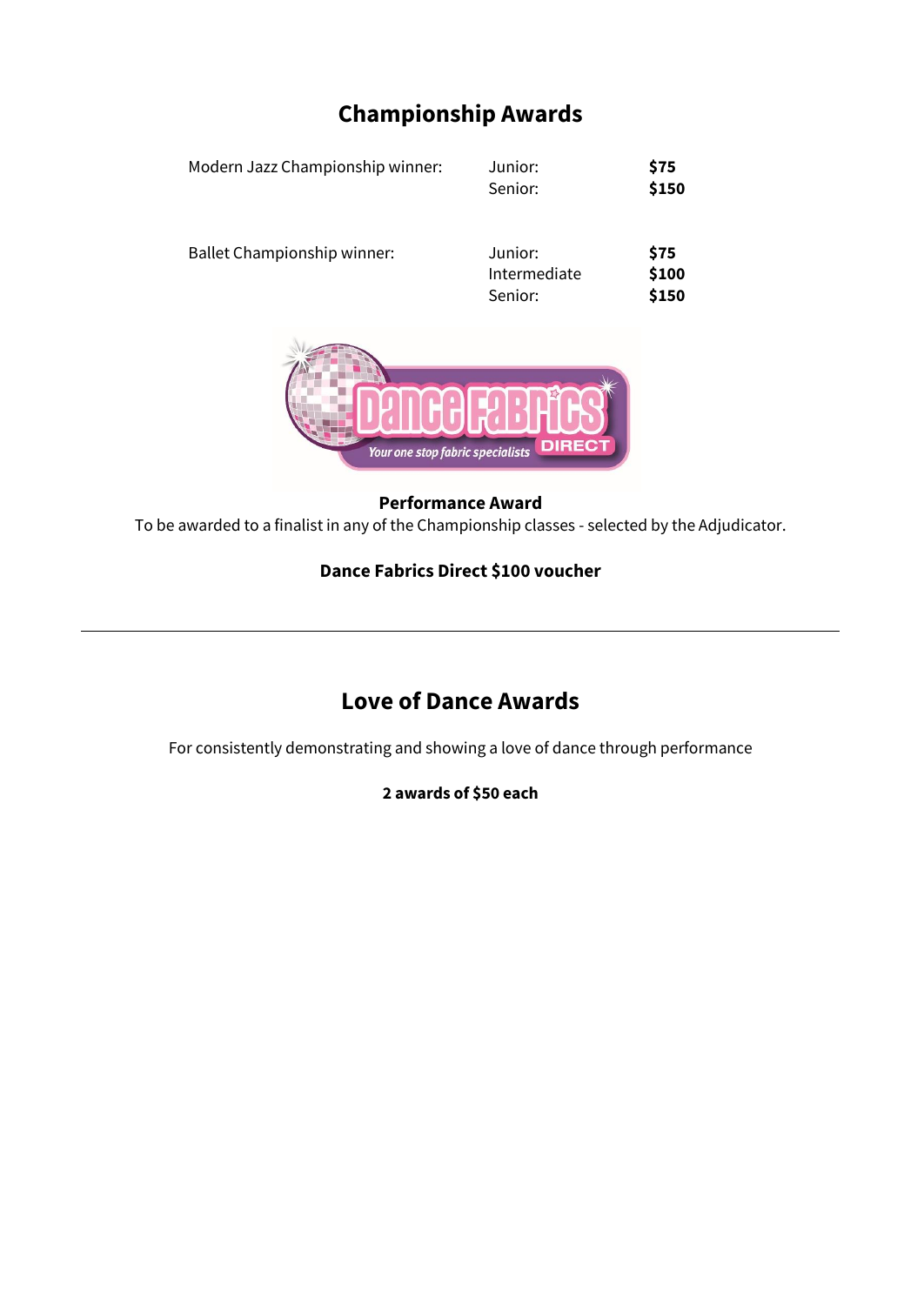# **Ballet Cups and Trophies**

| Nadia White Trophy                 | Class 331 | Novice Classical Ballet Solo - 9 years & under     |
|------------------------------------|-----------|----------------------------------------------------|
| Levings Cup                        | Class 332 | Novice Classical Ballet Solo - 10 years & over     |
| Emily M <sup>c</sup> Lennan Trophy | Class 333 | Restricted Classical Ballet Solo - 9 years & under |
| Ruby-May Taylor Trophy             | Class 334 | Restricted Classical Ballet Solo - 10 years & over |
| Shannon Cunningham Trophy          | Class 335 | Classical Ballet Solo - 6 years & under            |
| Joanne Wedlake Trophy              | Class 336 | Classical Ballet Solo - 7 years                    |
| Angelique Thompson Trophy          | Class 337 | Classical Ballet Solo - 8 & 9 years                |
| <b>Wedlake Family Trophy</b>       | Class 338 | Classical Ballet Solo - 10 & 11 years              |
| Stephanie Watson Trophy            | Class 339 | Classical Ballet Solo - 12 & 13 years              |
| Mecaela Baird Trophy               | Class 340 | Classical Ballet Solo - 14 years & over            |
| Lara Davidson Trophy               | Class 341 | Classical En Pointe - 12 & 13 years                |
| Anna Nees Trophy                   | Class 342 | Classical En Pointe - 14 years & over              |
| <b>Emma Hutton Trophy</b>          | Class 392 | Neo Classical - 12 years & over                    |
| Annelise Thompson Trophy           | Class 344 | Barefoot Dance - 6 years & under                   |
| Mecaela Baird Trophy               | Class 345 | Barefoot Dance - 7 years                           |
| The Wells Family Trophy            | Class 346 | Barefoot Dance - 8 & 9 years                       |
| Inwood Sisters' Trophy             | Class 347 | Barefoot Dance - 10 & 11 years                     |
| Stephanie Watson Trophy            | Class 348 | Barefoot Dance - 12 & 13 years                     |
| Madison Heyward Trophy             | Class 349 | Barefoot Dance - 14 years & over                   |
| Hannah Dawson Trophy               | Class 350 | Demi Character - 6 years & under                   |
| <b>Henderson Family Trophy</b>     | Class 351 | Demi Character - 7 years                           |
| Thumper Thompson Trophy            | Class 352 | Demi Character - 8 & 9 years                       |
| Williamson/Nees Trophy             | Class 353 | Demi Character - 10 & 11 years                     |
| Nees Family Trophy                 | Class 354 | Demi Character - 12 & 13 years                     |
| Abby Peters Trophy                 | Class 355 | Demi Character - 14 years & over                   |
| White Family Trophy                | Class 357 | National Character - 10 & 11 years                 |
| Stephanie Watson Trophy            | Class 358 | National Character - 12 & 13 years                 |
| Meghan Wells Trophy                | Class 360 | Modern Jazz Solo - 9 years & under                 |
| Haywood Family Cup                 | Class 361 | Modern Jazz Solo - 10 & 11 years                   |
| <b>Stephanie Watson Trophy</b>     | Class 362 | Modern Jazz Solo - 12 & 13 years                   |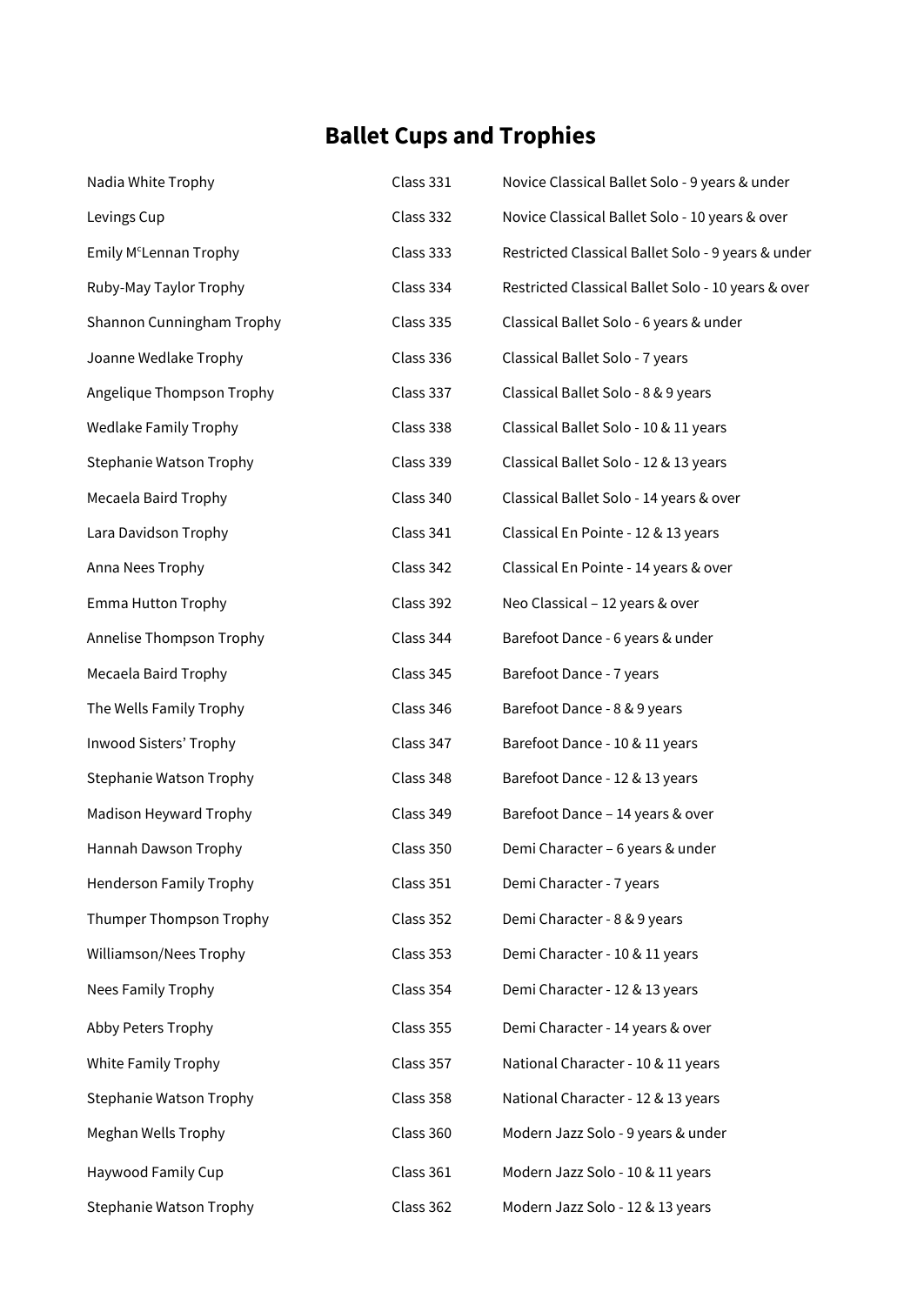| Leanne Cayford Trophy                | Class 363                    | Modern Jazz Solo - 14 years & over                                                                                                                                             |
|--------------------------------------|------------------------------|--------------------------------------------------------------------------------------------------------------------------------------------------------------------------------|
| Courtney Shaw Trophy                 | Class 364                    | Contemporary Solo - 11 years & under                                                                                                                                           |
| <b>Mansfield Family Trophy</b>       | Class 365                    | Contemporary Solo - 12 years & over                                                                                                                                            |
| Meghan Wells Trophy                  | Class 366                    | Hip Hop - 11 years & under                                                                                                                                                     |
| Jessica Wells Trophy                 | Class 367                    | Hip Hop - 12 years & over                                                                                                                                                      |
| M <sup>c</sup> Lennan Sisters Trophy | Class 380                    | Lyrical - 11 years & under                                                                                                                                                     |
| Brooklyn McLeod Trophy               | Class 381A                   | Lyrical - 12 & 13 years                                                                                                                                                        |
| Jessica Wells Trophy                 | Class 381B                   | Lyrical - 14 years & over                                                                                                                                                      |
| Emily M <sup>c</sup> Lennan Trophy   | Class 377                    | Novice Modern Jazz Solo - 9 years & under                                                                                                                                      |
| <b>Taylor Team Trophy</b>            | Class 378                    | Novice Modern Jazz Solo - 10 years & over                                                                                                                                      |
| Margaret Farry Cup                   | Class 403                    | Dance Duo (highest marks 403A/B)                                                                                                                                               |
| Shan Cunningham Trophy               | Class 405                    | <b>Student Choreography</b>                                                                                                                                                    |
| Emily M <sup>c</sup> Lennan Trophy   | Class 414                    | Variation - 11, 12 & 13 years                                                                                                                                                  |
| <b>McArthur Rosebowl</b>             |                              | Highest marks in Classes 341/342<br>(Classical Ballet Solo En Pointe - 12 years & over)                                                                                        |
| Gwen Cox Cup                         |                              | Highest marks in Classes 358/359<br>(National Character Dance - 12 years & over)                                                                                               |
| <b>Glenys Scandrett Cup</b>          |                              | Highest aggregate marks in Classes 335/336, 344/345, 350/351<br>(Classical, Barefoot & Demi-Character - 7 years & under)                                                       |
| Beverley Fibbes Cup                  |                              | Highest aggregate marks in Classes 337, 346, 352<br>(Classical, Barefoot & Demi-Character - 8 & 9 years)                                                                       |
| Miller Cup                           |                              | Highest aggregate marks in Classes 338, 347, 353<br>(Classical, Barefoot & Demi-Character - 10 & 11 years)                                                                     |
| Lewis Todd Cup                       |                              | Highest aggregate marks in Classes 339/340, 348/349, 354/355<br>(Classical, Barefoot & Demi-Character - 12 years & over)                                                       |
| <b>McMorran Trophy</b>               | 358/359<br>& over)           | Highest aggregate marks in Classes 339/340, 348/349, 354/355,<br>(Classical, Barefoot, Demi-Character & National Character - 12 years                                          |
| Bene Stewart Cup                     |                              | Highest aggregate marks in Classes 340, 349, 355, 359, 363, 365<br>(Classical, Barefoot, Demi-Character & National Character, Modern<br>Jazz & Contemporary - 14 years & over) |
| Diane Nees Trophy                    | (Variations 13 years & over) | Highest aggregate marks in Classes 415A & 415B)                                                                                                                                |
| M <sup>c</sup> Lennan Sisters Trophy |                              | Class 420 - Junior Modern Jazz Scholarship                                                                                                                                     |
| M <sup>c</sup> Lennan Sisters Trophy |                              | Class 421 - Senior Modern Jazz Scholarship                                                                                                                                     |
| Championship Trophy                  |                              | Class 410 - Junior Ballet Scholarship                                                                                                                                          |
|                                      |                              |                                                                                                                                                                                |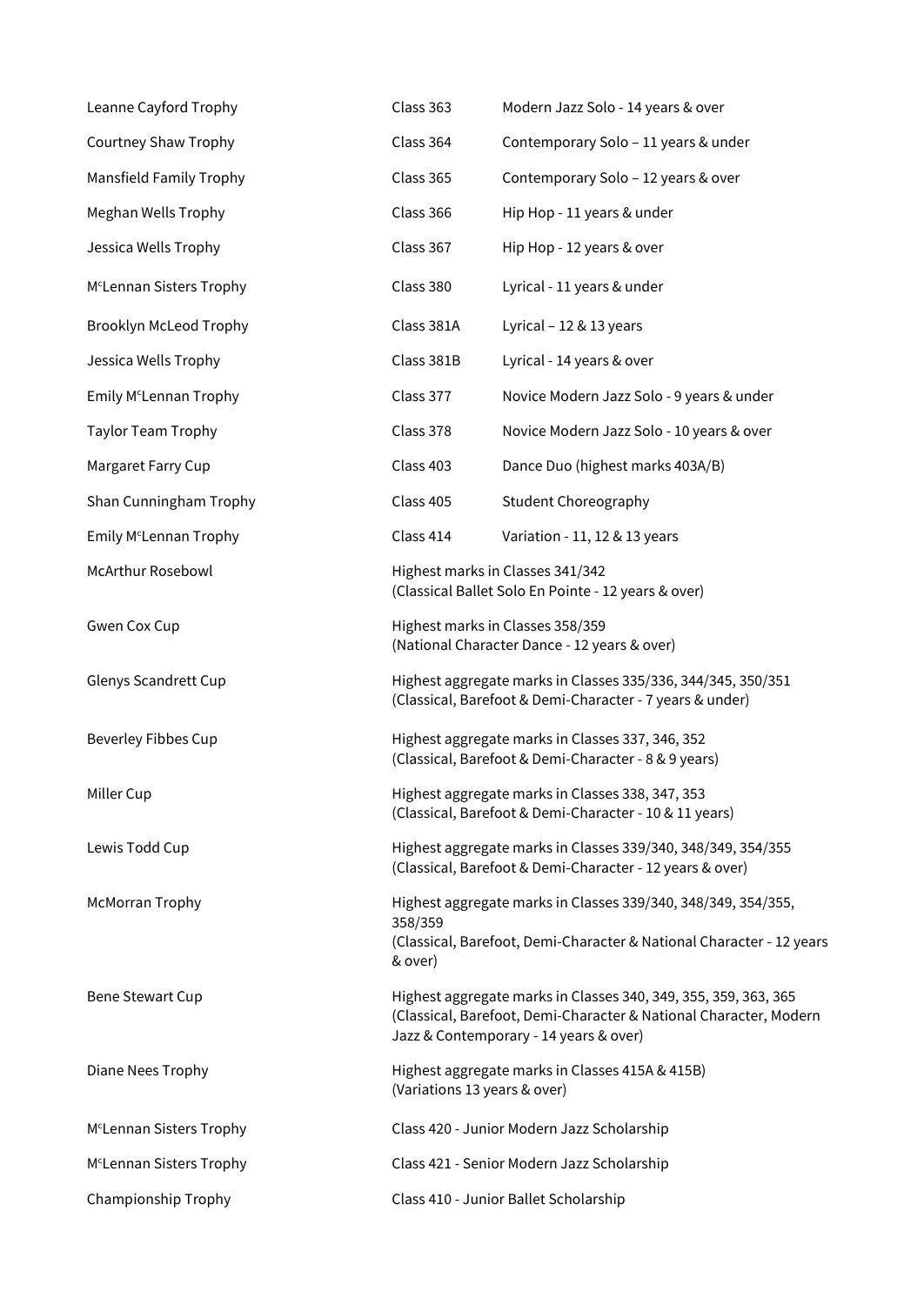| The Chloe Stewart Cup                  | Class 411 - Intermediate Ballet Scholarship                                                                                                     |
|----------------------------------------|-------------------------------------------------------------------------------------------------------------------------------------------------|
| Jaco's Trophy                          | Class 412 - Senior Ballet Scholarship                                                                                                           |
| The Grindley Sisters' Cup              | Dancer whose dancing shows the most improvement during the<br>festival                                                                          |
| Zoe Stewart Cup                        | Most Entertaining Item                                                                                                                          |
| <b>Tristam Stewart Cup</b>             | For Rhythm in Dance                                                                                                                             |
| <b>Rupert Stewart Cup</b>              | For Musicality in Dance                                                                                                                         |
| The Omea Geary Dance Trophy            | Most Outstanding Contemporary Item                                                                                                              |
| Leila Parbhu Trophy                    | Novice Encouragement Award                                                                                                                      |
| The Louise Simpson Memorial Trophy     | Most Promising Dancer En Pointe                                                                                                                 |
| The Bernice Shadwell Memorial Trophy   | <b>Most Promising Contemporary Dancer</b>                                                                                                       |
| The Walker Sisters' Cup                | Most Promising Demi-Character Dancer                                                                                                            |
| Alan Cropley Memorial Trophy           | Most Promising Dancer artistically and technically in ANY of the<br>Classical Ballet, Barefoot, Demi-Character & National Character<br>sections |
| Leo Stewart Cup                        | Most Promising Dancer artistically and technically in ALL classes                                                                               |
| The Celebration of a Century Cup       | Most Promising dancer artistically and technically in ALL classes<br><b>MUST RESIDE IN OTAGO</b>                                                |
| Performance Plus Rosettes              | The performer who demonstrates the most performance potential,<br>in any class<br>Two prizes: Under 12 years; 12 years & over                   |
| The Dolls House Shop Cup               | Best performance overall, selected by the Adjudicator                                                                                           |
| Lynley McFarlane Memorial Trophy       | <b>Technical Excellence in Classical Ballet</b>                                                                                                 |
| The Bee's Nees S.T.A.R Performer Award | For Sportsmanship, Thoughtfulness, Attitude & Respect                                                                                           |